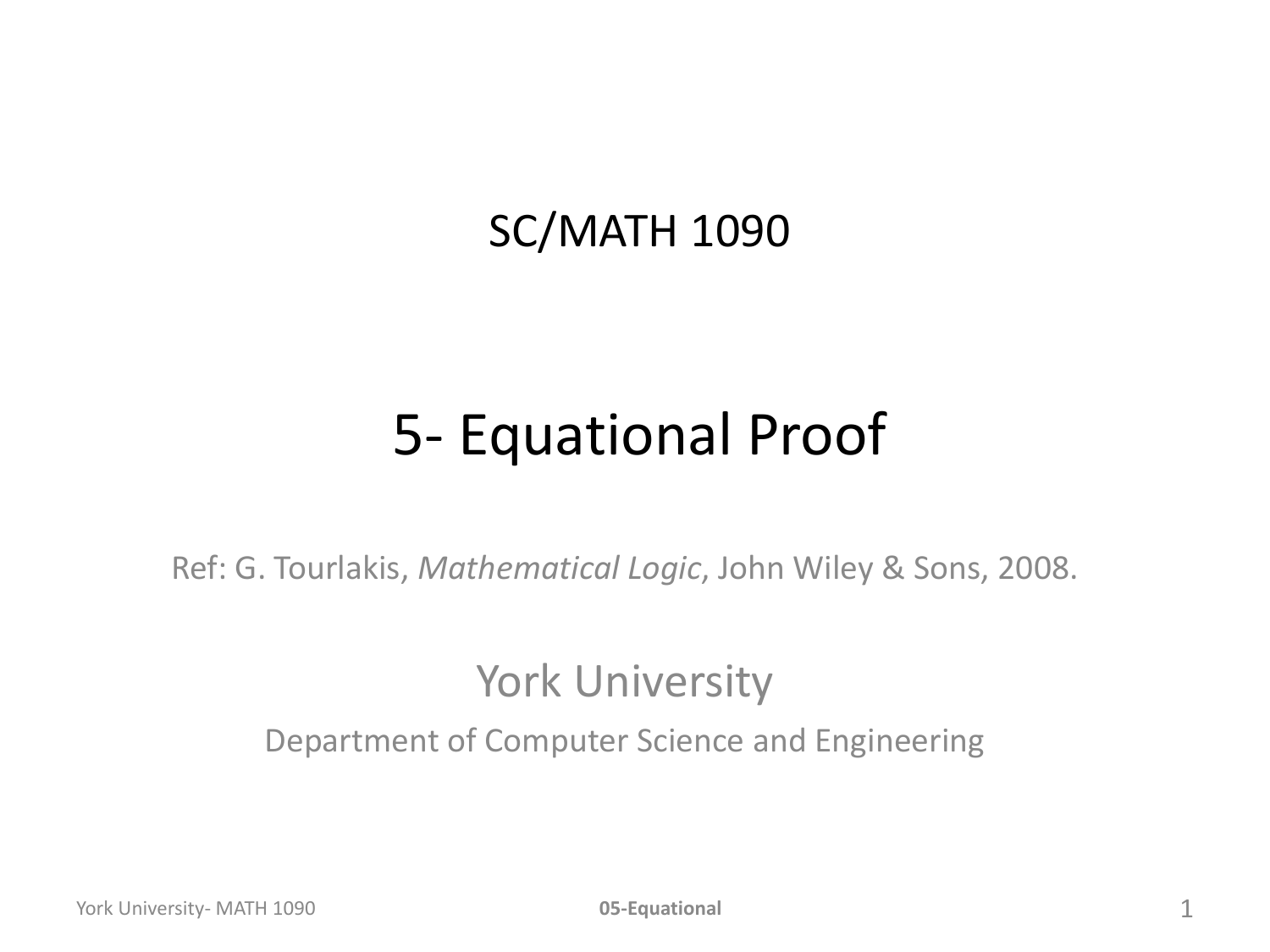# **Overview**

- Equational Proof
- Some examples
- Using assumptions in equational proofs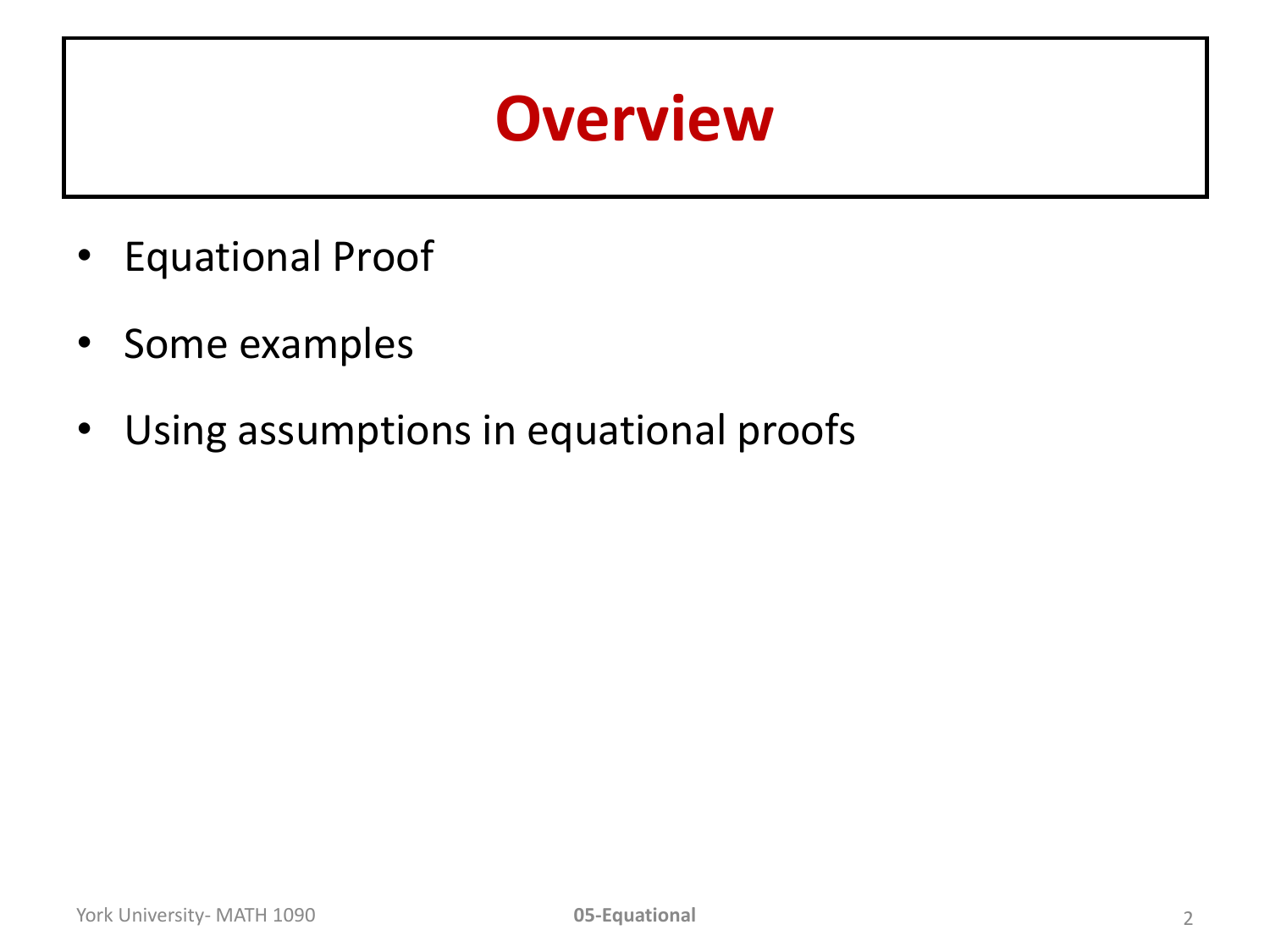# **Equational Proof**

• An equational-style proof is a proof of the form:

(1) 
$$
A_1 \equiv A_2
$$
 *annotation*  
(2)  $A_2 \equiv A_3$  *annotation*  
...  
(n-1)  $A_{n-1} \equiv A_n$  *annotation*

(n) 
$$
A_n \equiv A_{n+1}
$$
 *annotation*

- **Metatheorem**.  $A_1 = A_2$ ,  $A_2 = A_3$ , ...,  $A_n = A_{n+1}$   $\vdash A_1 = A_{n+1}$
- **Corollary.** In an equational proof from assumptions  $\Gamma$ , we have  $\Gamma \vdash A_1 \equiv A_{n+1}$ .
- **Corollary.** In an equational proof from assumptions  $\Gamma$ , we have  $\Gamma \vdash A_1$  iff  $\Gamma \vdash A_{n+1}$ .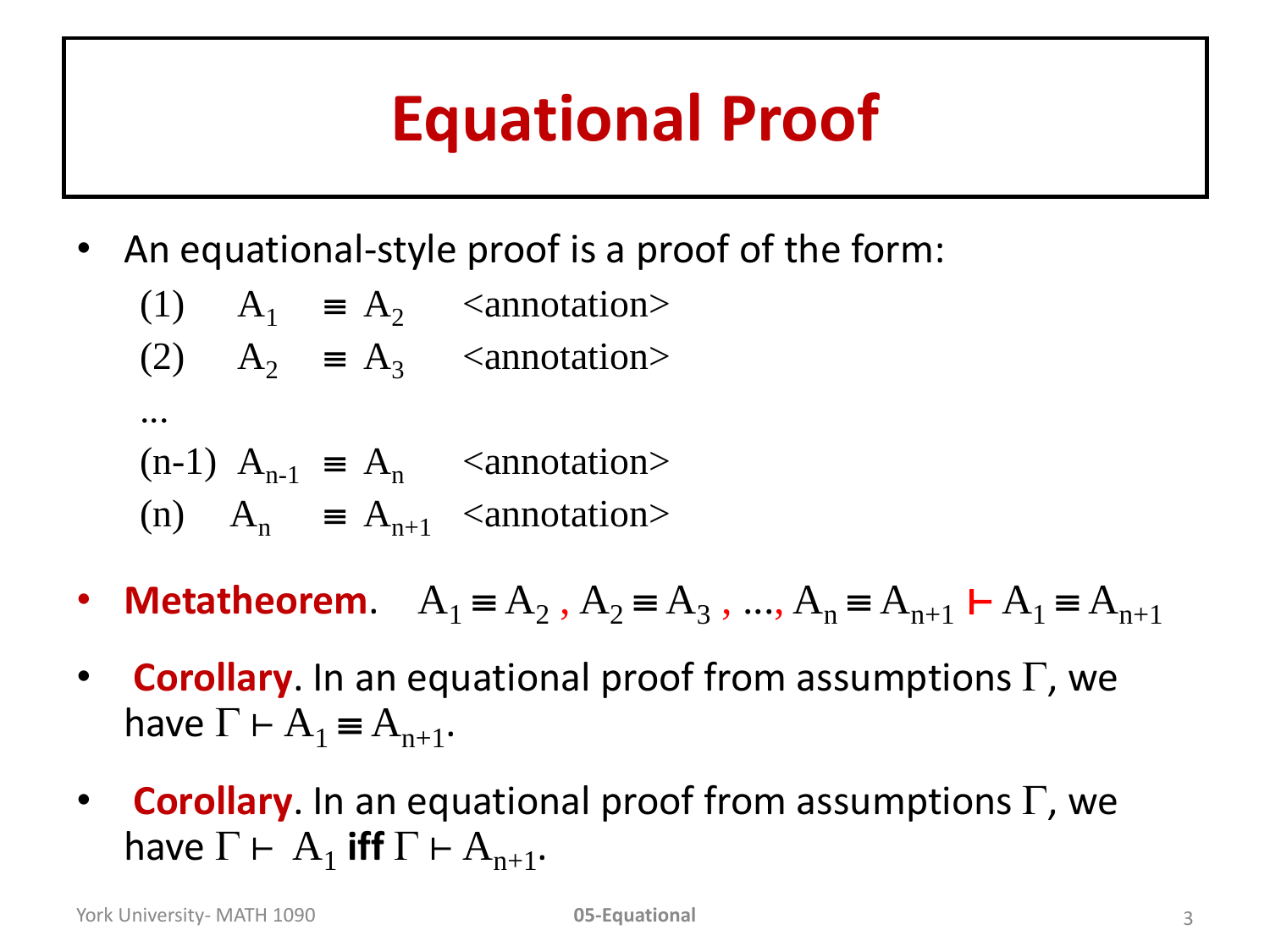# **Equational Proof Layout**

• An equational-style proof is a proof of the form:

Instead of (1)  $A_1 \equiv A_2$  <annotation> ...

(2)  $A_2 \equiv A_3$  <annotation>  $(n-1)$   $A_{n-1} \equiv A_n$  <annotation> (n)  $A_n \equiv A_{n+1}$  <annotation>

**We write:**  $A_1$  $⇔$  <annotation>  $A_2$  $⇔$  <annotation> **...**  $A_n$  $⇔$  **<annotation>**  $A_{n+1}$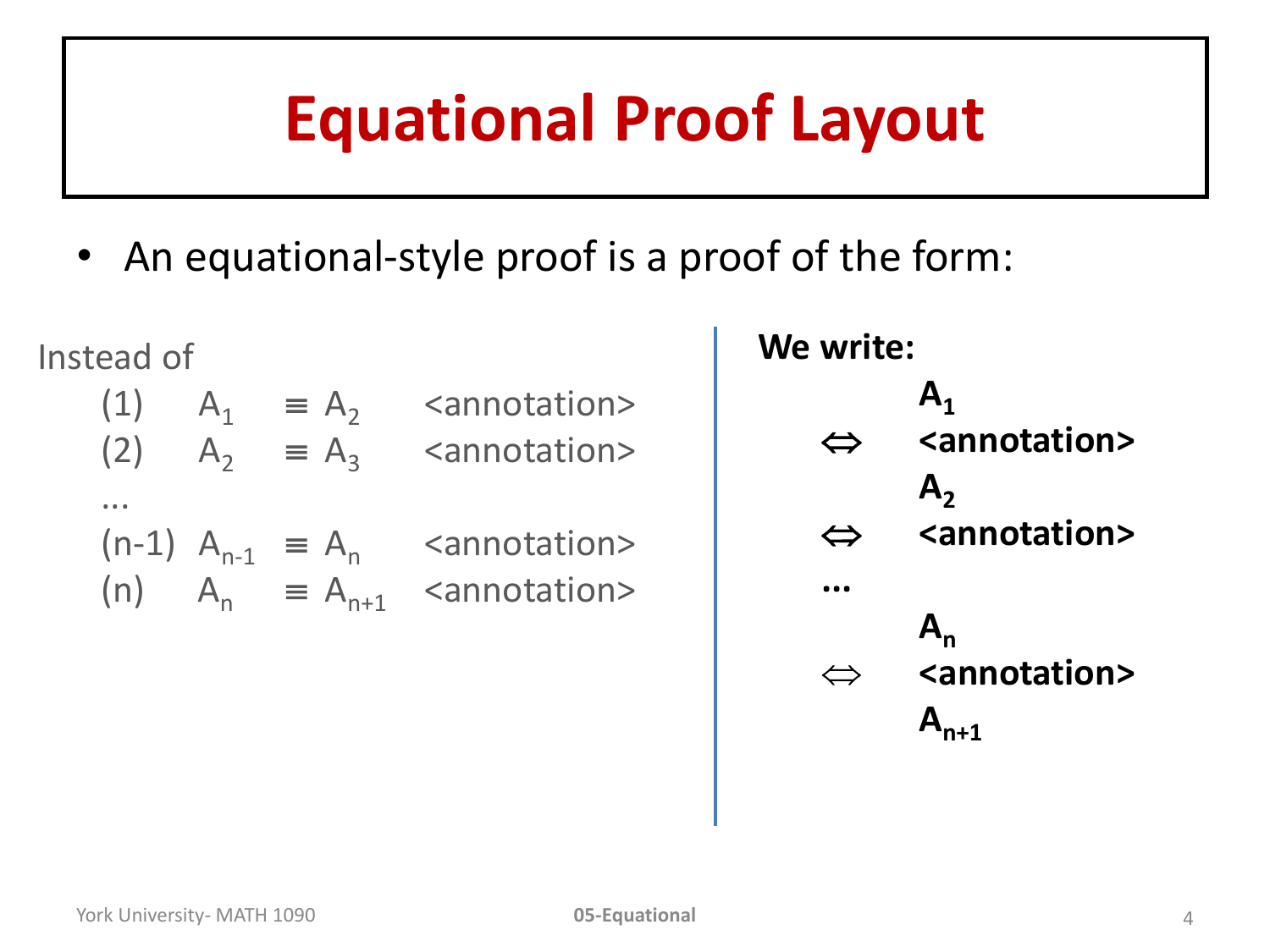# **Equational Proof- framework**

• To Prove  $+A \equiv B$ :

| <b>Template 1</b> | <b>Template 2</b> | <b>Template 3</b> |
|-------------------|-------------------|-------------------|
| We write:         | Or, we write:     | Or, we write:     |
|                   | an axiom or a     |                   |

- **A**
- $\Leftrightarrow$  <annotation> **...**
- $\Leftrightarrow$  <annotation> **B**

**an axiom or a proven theorem**  $\Leftrightarrow$  <annotation> **...**  $\Leftrightarrow$  <annotation>

 $A \equiv B$  $\Leftrightarrow$  <annotation> **...**

 $\Leftrightarrow$  <annotation> **axiom or proven theorem**

 $A \equiv B$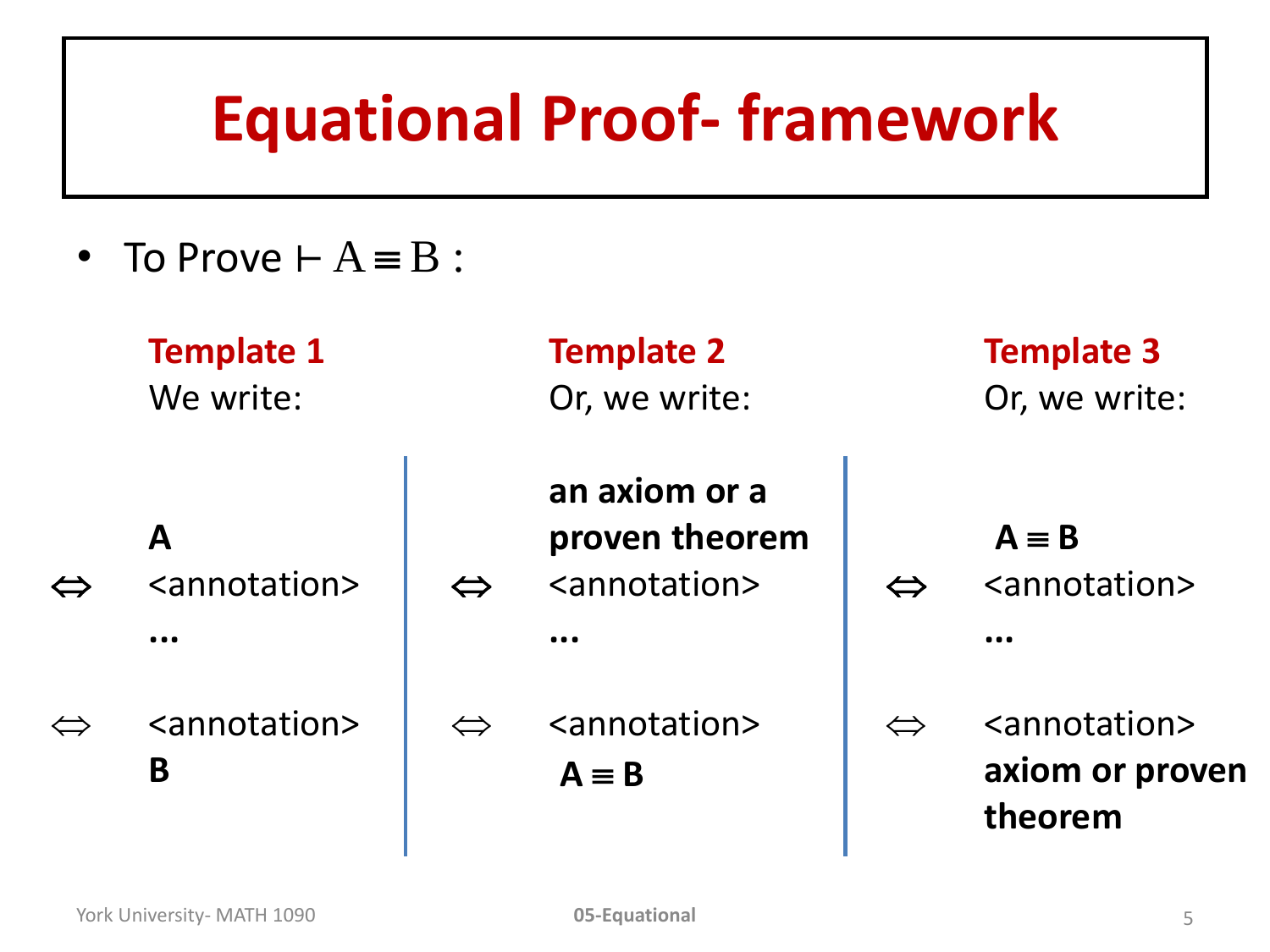# **Equational Proof- framework**

• To Prove  $\vdash A$  :

**Template 2** Or, we write:

**an axiom or a proven theorem**  $\Leftrightarrow$  <annotation> **...**

 $\Leftrightarrow$  <annotation> **A** 

**Template 3** Or, we write:

**A**   $\Leftrightarrow$  <annotation> **...**  $\Leftrightarrow$  <annotation> **axiom or proven theorem**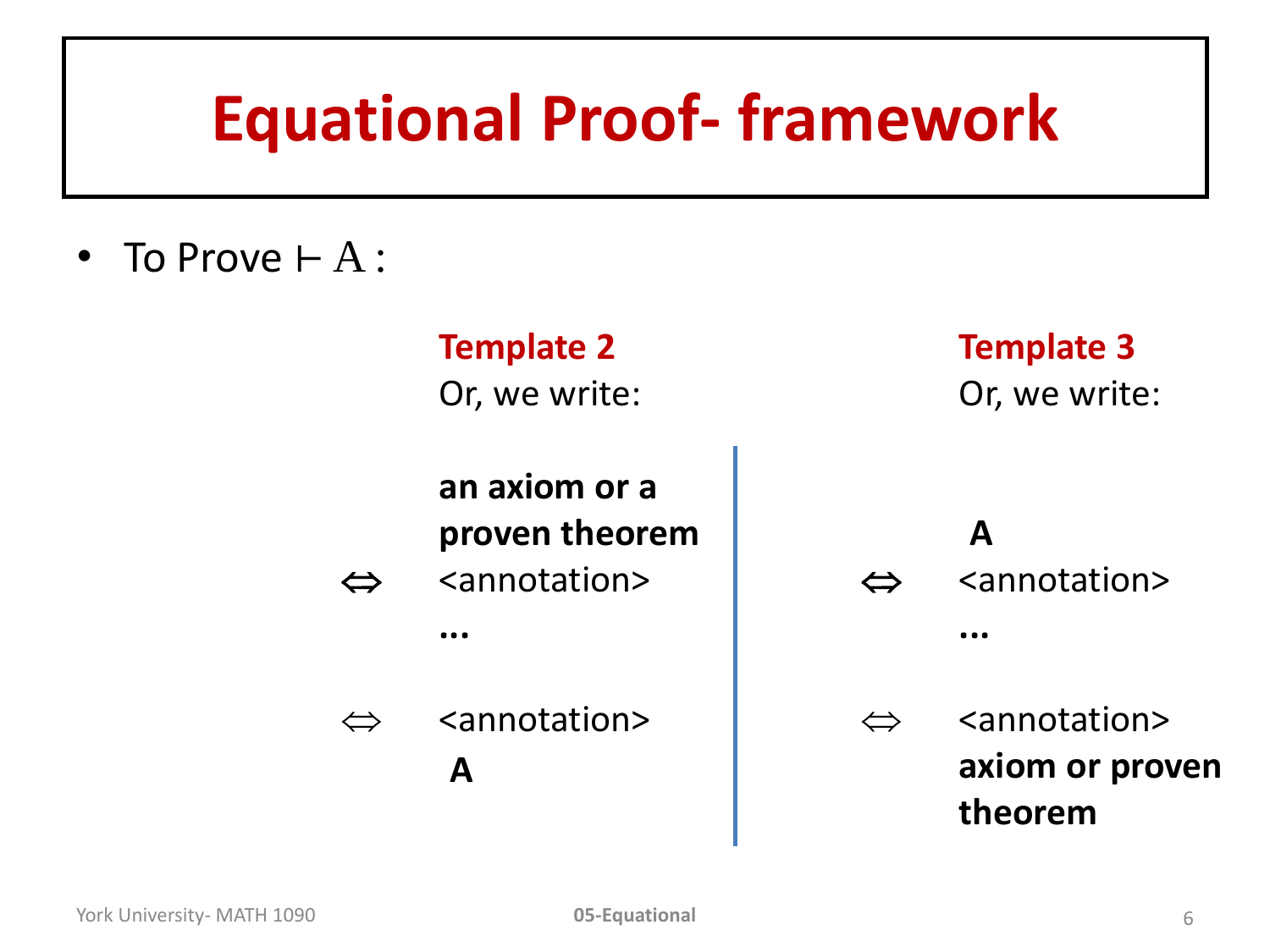# **Equational Proof- framework**

• To Prove  $\Gamma \vdash A$  :

**Template 2** Or, we write:

**an axiom or a hypothesis or proven theorem**

 $\Leftrightarrow$  <annotation>

**...**

 $\Leftrightarrow$  <annotation> **A** 

**Template 3** Or, we write:

**A**   $\Leftrightarrow$  <annotation>

**...**

 $\Leftrightarrow$  <annotation> **axiom or a hypothesis or proven theorem**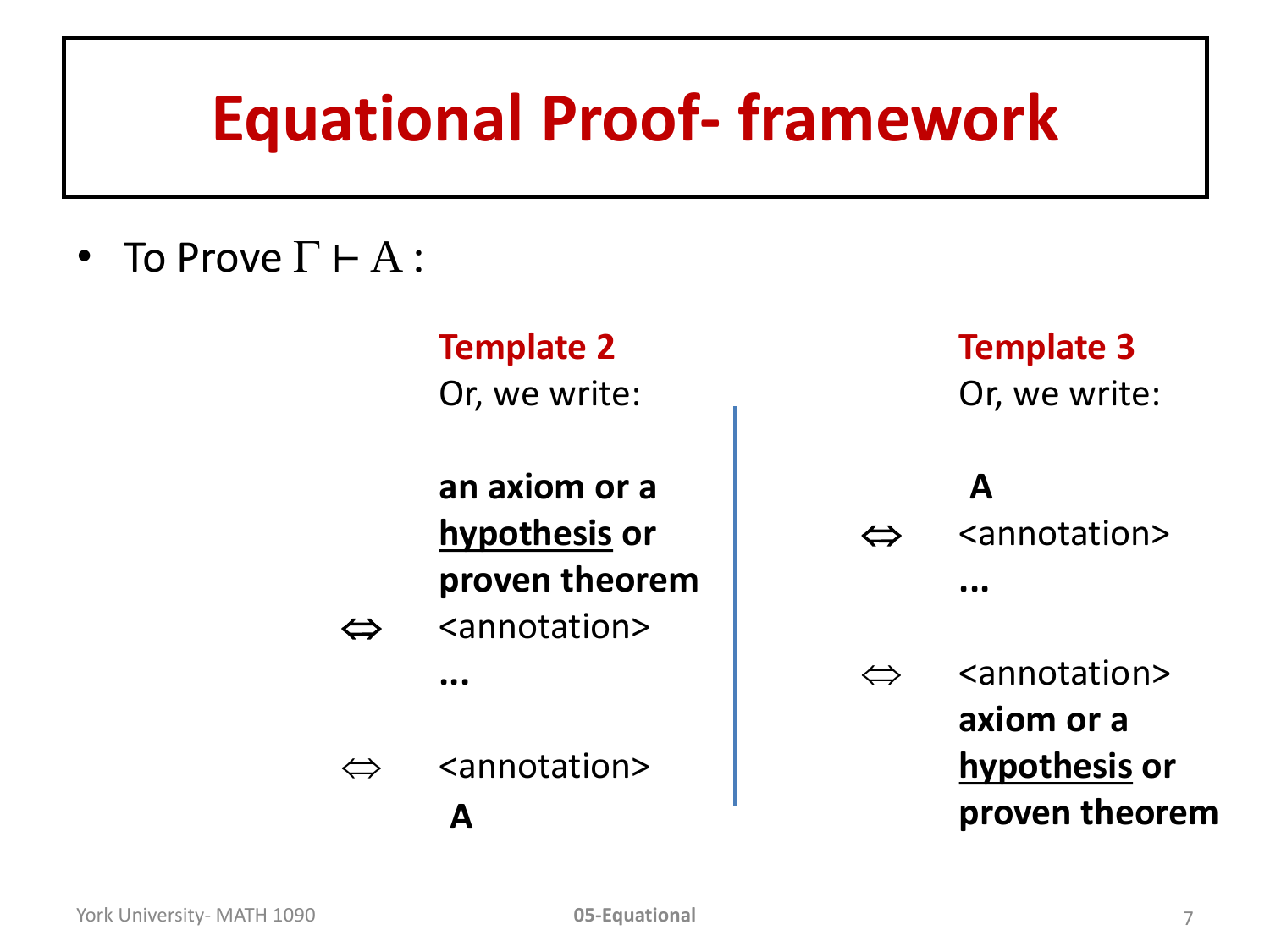# **Useful tools: , ┬, and**

• Some properties of  $\neg$ 

$$
\vdash \neg(A \equiv B) \equiv \neg A \equiv B
$$

$$
\vdash \neg(A \equiv B) \equiv A \equiv \neg B
$$

$$
\vdash \neg \neg A \equiv A
$$

**Double Negation** 

- Some properties of  $\top$  and ⊥ ⊢⊤≡⊣⊥
	- ⊢⊥≡⊣⊤
	- ⊢ A ∨ T
	- $\vdash A \lor \bot \equiv A$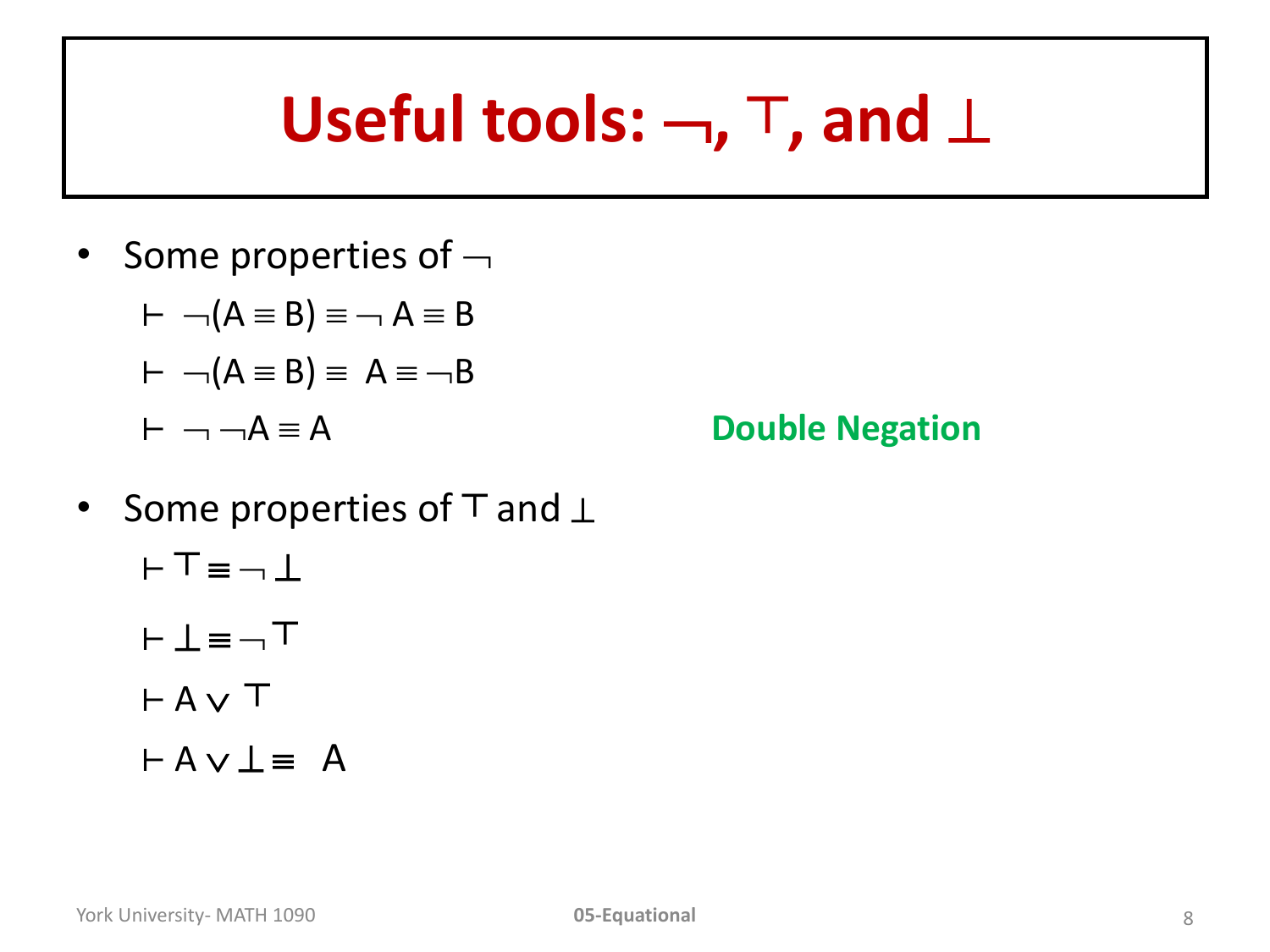# **Useful tools:**

- Some properties of  $\vee$ 
	-
	-
	- $\vdash$  A  $\lor$  (B  $\lor$  C)  $\equiv$  (A  $\lor$  B)  $\lor$  C

 $\vdash$   $A \lor B \equiv B \lor A$  **Axiom 6: Symmetry of**  $\lor$ 

 $\vdash$   $(A \lor B) \lor C \equiv A \lor (B \lor C)$  **Axiom 5 : Associativity of**  $\lor$ 

By above theorem, together with axiom 5 and 6, we can prove that in a chain of two ' $\vee$ 's, we can put the brackets around any subchain and we can move items around (similar to  $\equiv$ 's). The general case of any number of ' $\vee$ 's also holds.

$$
\vdash (A \equiv B) \lor (C \equiv D) \equiv A \lor C \equiv B \lor C \equiv A \lor D \equiv B \lor D
$$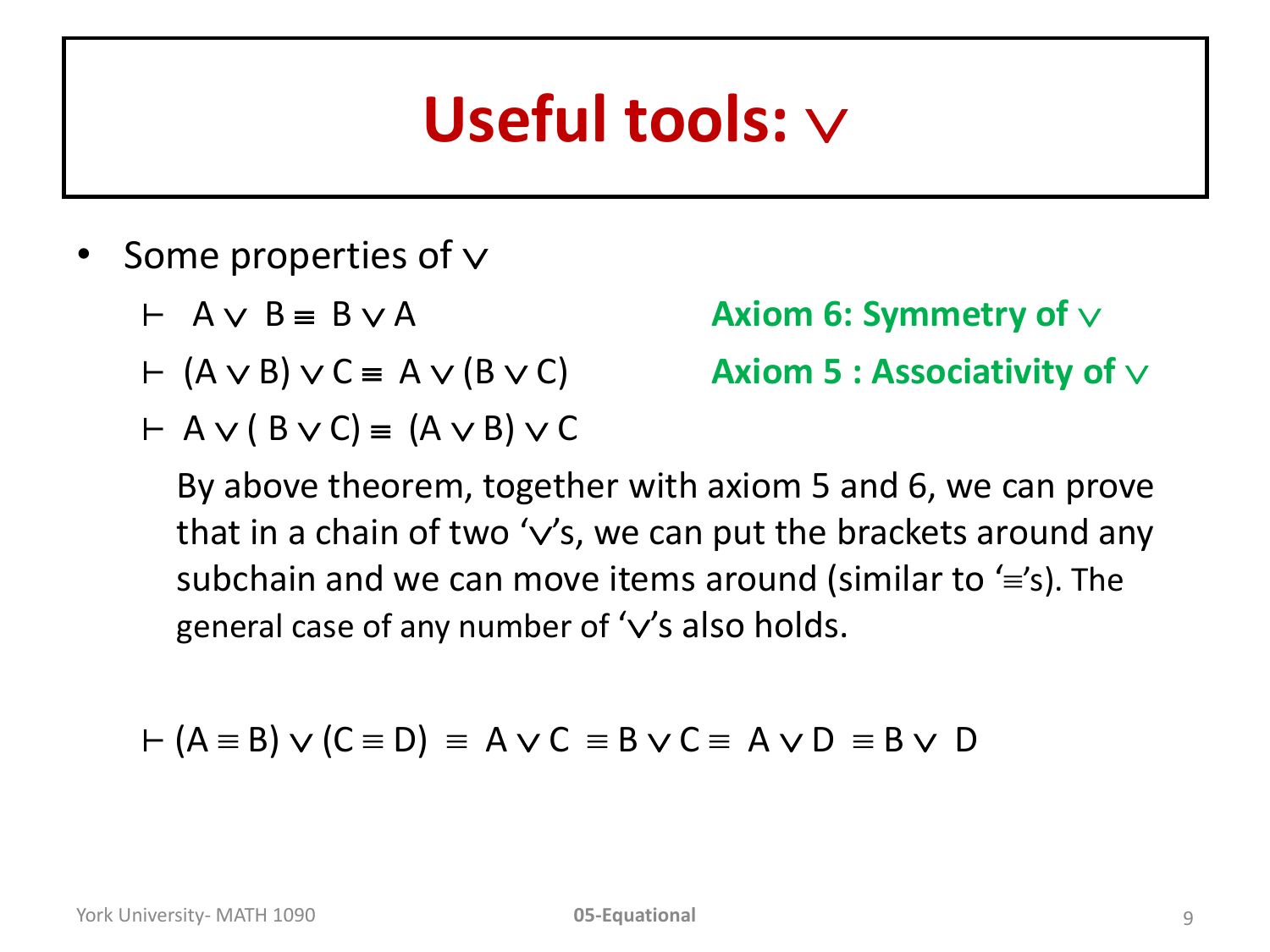## Useful tools:  $\rightarrow$  and not  $\equiv$

- Some properties of  $\rightarrow$ 
	- $\vdash$  A  $\rightarrow$  B  $\equiv$   $\neg$ A  $\vee$  B

Corollary:  $\vdash \neg A \lor B \equiv A \lor B \equiv B$ 

$$
\vdash A \rightarrow (B \equiv C) \equiv A \rightarrow B \equiv A \rightarrow C
$$

• Definition:

$$
A \not\equiv B \stackrel{\text{def}}{=} \neg(A \equiv B)
$$

• Property of  $\not\equiv$ 

$$
\vdash \left( (A \not\equiv B) \not\equiv C \right) \equiv \left( A \not\equiv (B \not\equiv C) \right)
$$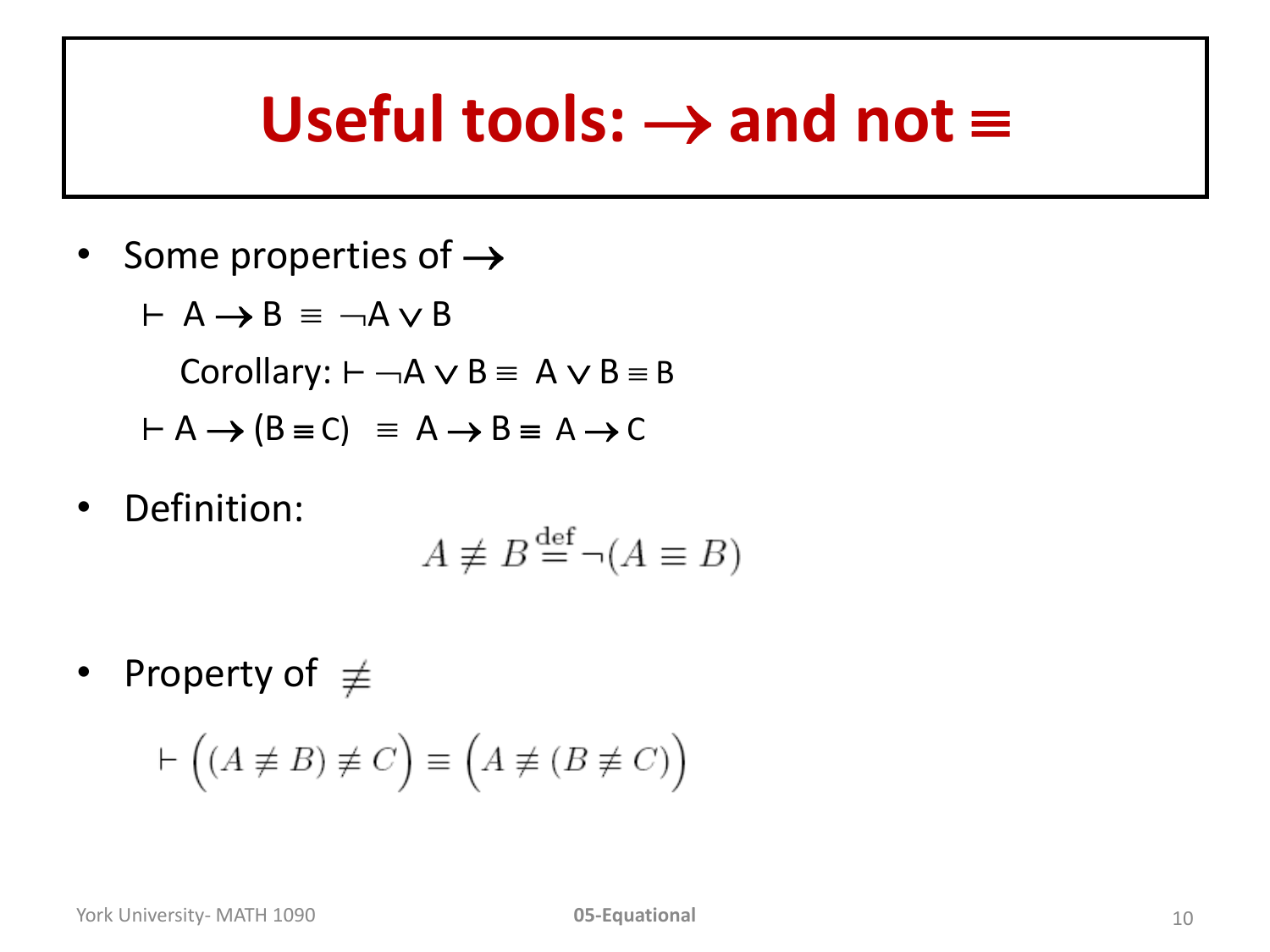# **De Morgan theorems**

• De Morgan 1

$$
\vdash A \land B \equiv \neg(\neg A \lor \neg B)
$$
  
or  

$$
\vdash \neg(A \land B) \equiv \neg A \lor \neg B
$$

• De Morgan 2  $\vdash A \lor B \equiv \neg(\neg A \land \neg B)$ or  $\vdash \neg (A \lor B) \equiv \neg A \land \neg B$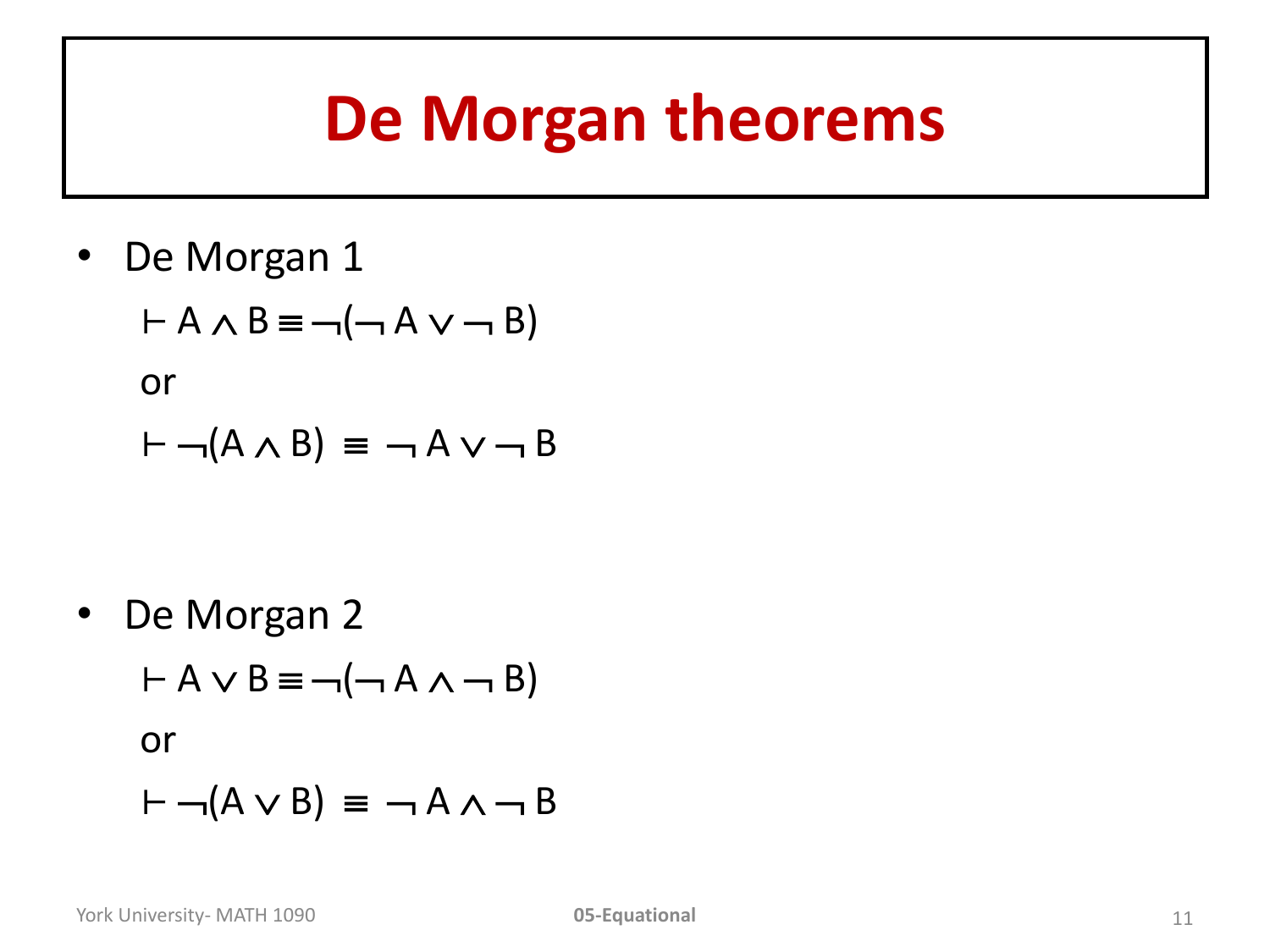# **Useful tools:**

- $\vdash A \land A \equiv A$
- **⊢ A ∧ T**  $\equiv$  **A**
- $\cdot$  ⊢ $A \wedge \bot \equiv \bot$
- Distributivity of  $\vee$  over  $\wedge$  $\vdash$  A  $\lor$  (B  $\land$  C)  $\equiv$  (A  $\lor$  B)  $\land$  (A  $\lor$  C)
- Distributivity of  $\wedge$  over  $\vee$  $\vdash$  A  $\land$  (B  $\lor$  C)  $\equiv$  (A  $\land$  B)  $\lor$  (A  $\land$  C)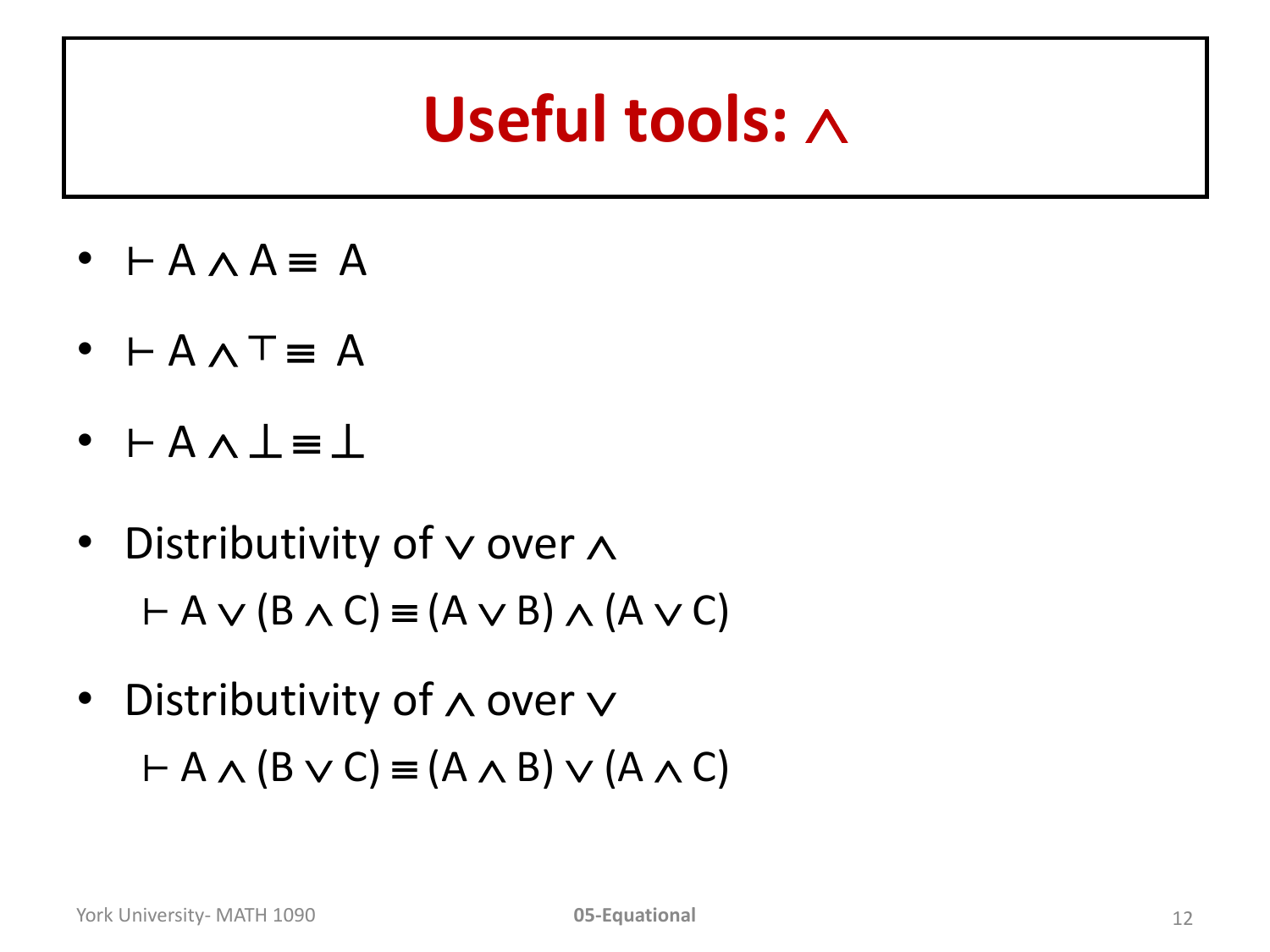### **Some more theorems!**

- $(A \vee B) \rightarrow C \equiv (A \rightarrow C) \wedge (B \rightarrow C)$
- $\vdash$  A  $\rightarrow$  (B  $\land$  C)  $\equiv$  (A  $\rightarrow$  B)  $\land$  (A  $\rightarrow$  C)

Ping-Pong Theorem:

$$
\vdash A \equiv B \equiv (A \rightarrow B) \land (B \rightarrow A)
$$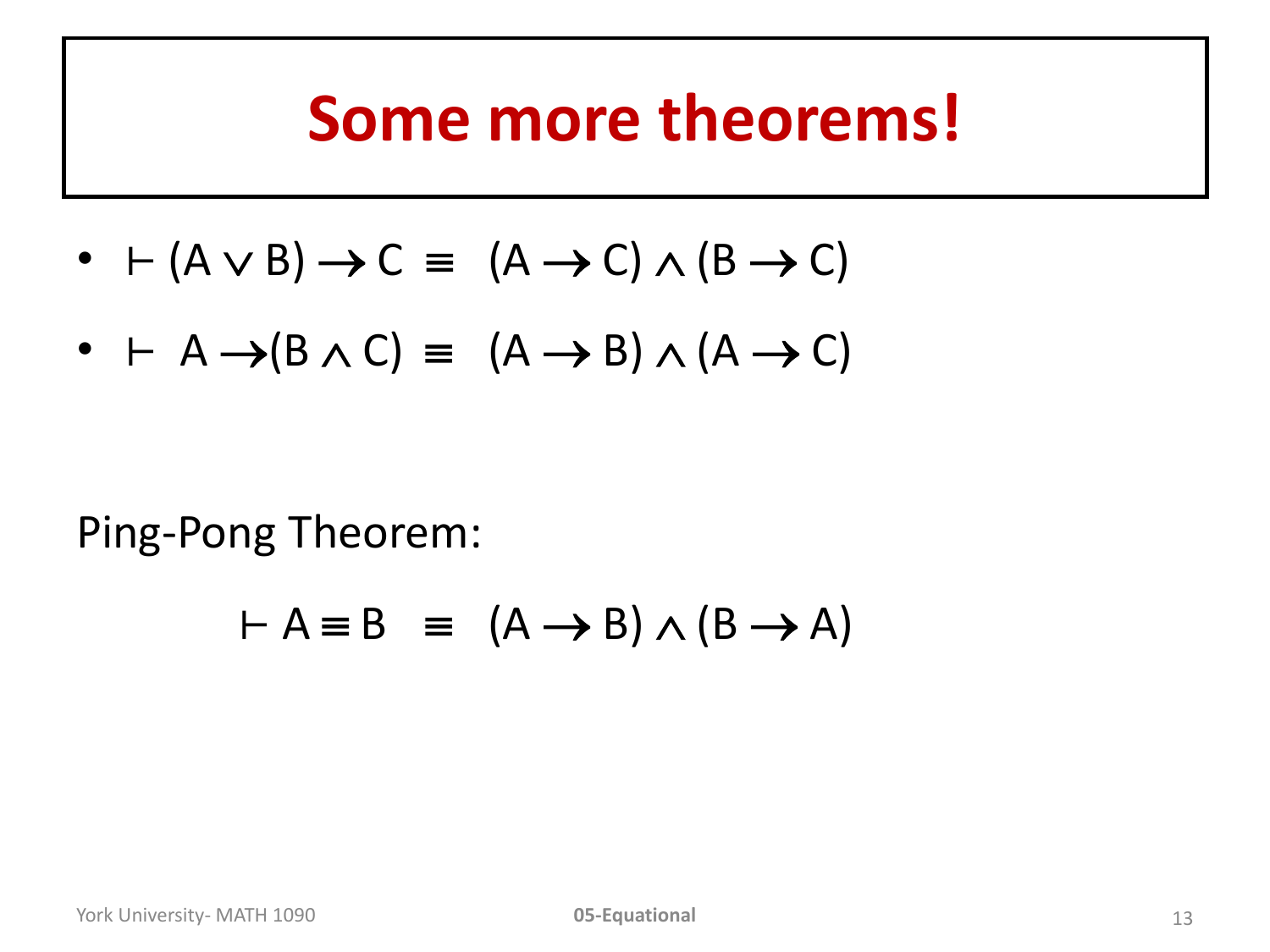### **Using Hypotheses (special axioms) in Equational Proofs**

- A ⊢ A ≡⊤
- Therefore using Leibniz, one can replace occurrences of hypothesis A by  $\top$
- Conversely, any occurrence of  $\tau$  can be replaced by A.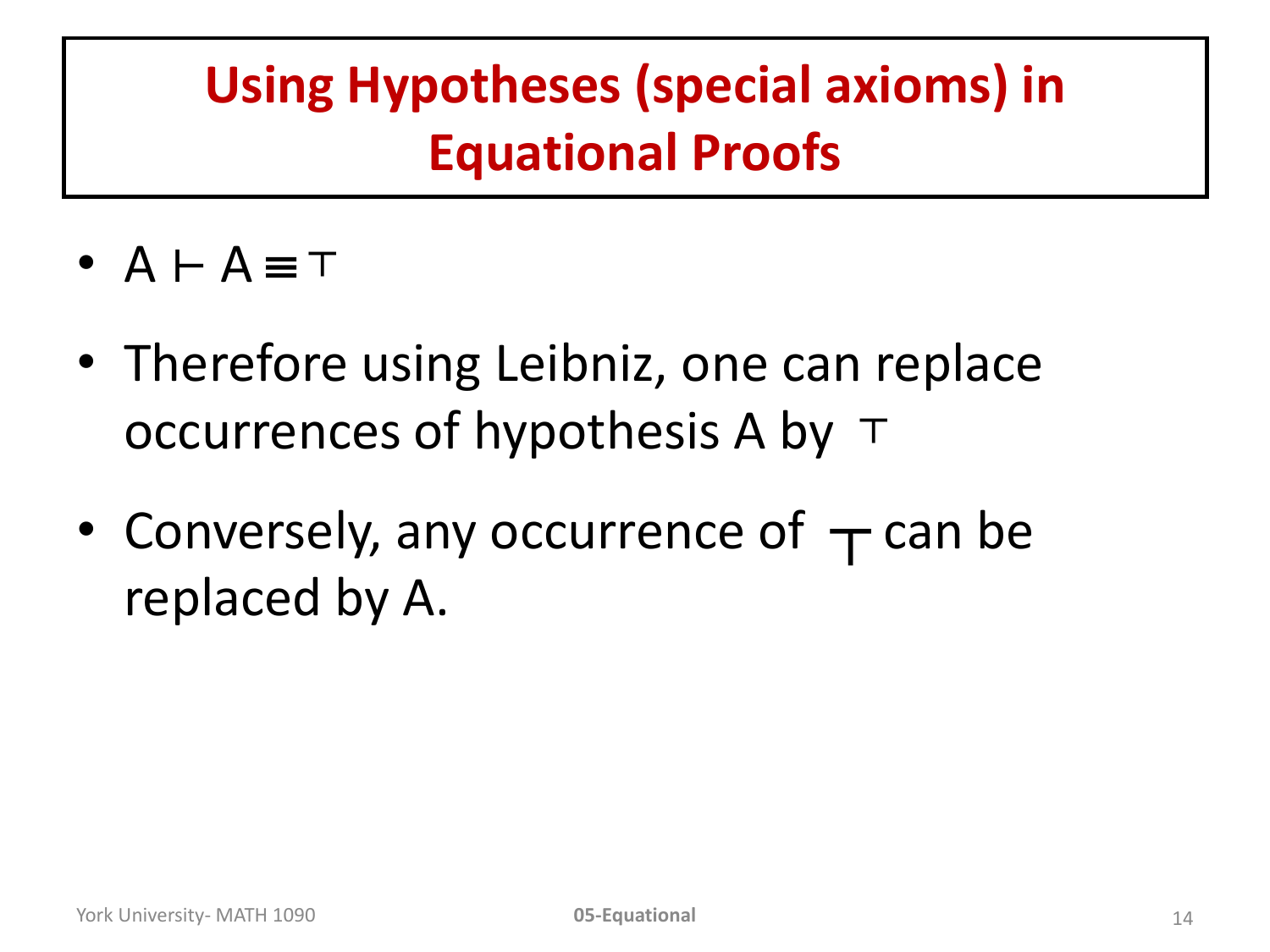# **Examples- important!**

- A,  $B$   $\vdash$  A  $\land$  B
- $A \vee A \vdash A$
- $A \vdash A \vee B$
- $A \wedge B \vdash A$

• **Metatheorem (Splitting/ Merging Hypotheses)**  For any formulae A, B, C and set  $\Gamma$ , we have  $\Gamma \cup \{A,B\} \vdash C$  iff  $\Gamma \cup \{A \land B\} \vdash C$ .<br>
York University- MATH 1090 **05-Equational** 15 iff  $\Gamma \cup \{A \land B\}$  ⊢ C.